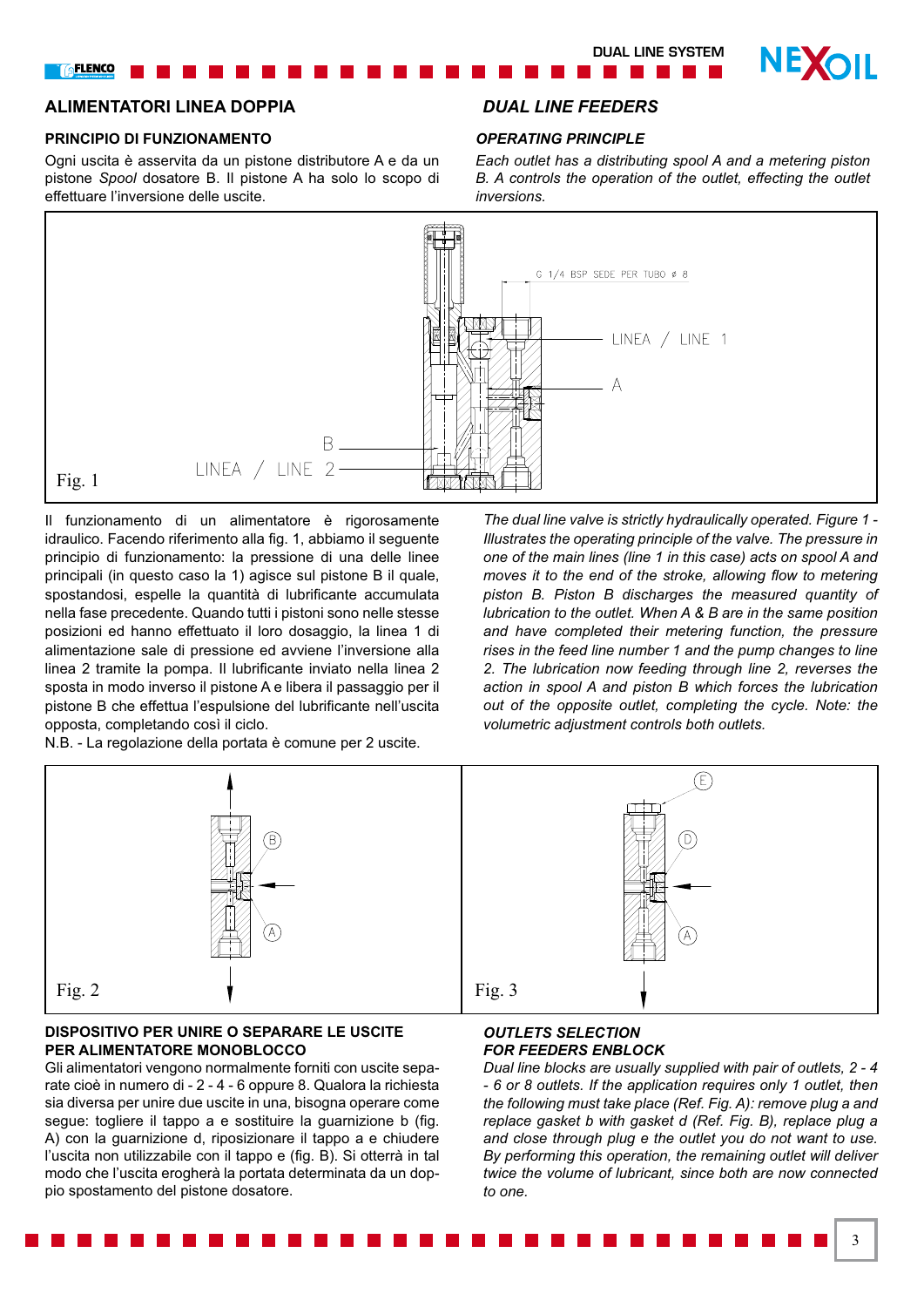**SISTEMA DOPPIA LINEA**

**TAFLENCO** 

# **ALIMENTATORI MODULARI LINEA DOPPIA** *DUAL LINE MODULAR FEEDERS*

**NEXOIL** 

Queste valvole dosatrici modulari si affiancano alla già vasta gamma di prodotti per linea doppia della NEXOIL, accrescendone la versatilità per la loro modularità. Sono costituite da una base composta da un elemento iniziale, uno o più intermedi ed un finale in cui sono ubicate le connessioni di entrata e uscita. Su questa base vanno fissati i corpi dosatori. Questi sono in acciaio AVP zincato acciaio inox. I corpi dosatori possono essere con portata regolabile o portata fissa. Con il sistema modulare è possibile aumentare o ridurre i punti da lubrificare senza alcun limite basta aggiungere o togliere uno o più intermedi tra iniziale e finale, inoltre si possono predisporre già in fase di progetto, futuri punti di lubrificazione montando al posto del corpo dosatore una piastra di chiusura codice 5010099 o 5010100.

Per la manutenzione, o per la sostituzione delle valvole non occorre scollegare le tubazioni con un notevole risparmio di tempo e costi.

*The modular metering valves increase the wide range of NEXOIL products for dual line systems. The modular metering base consists of an initial base, one or more*  intermediate bases and a final base where the inlet and outlet *connections are placed. The metering elements are fastened to the base. The elements and bases are available in carbon*  or stainless steel: the elements are available in fixed or *adjustable out-put. The modular system allows an increase or decrease of the total points to be lubricated without any limit. By adding or subtracting one or more of the intermediate elements, the desired point of lubrication can be fulfilled. It is possible to reserve future lubrication points by substituting a closing plate for the metering element onto the body (code 5010099 or 5010100). The modular dual line block saves maintenance time and reduces cost because of the ease of replacement of the metering elements. No longer does one have to disconnect the piping to replace defective valves.* 



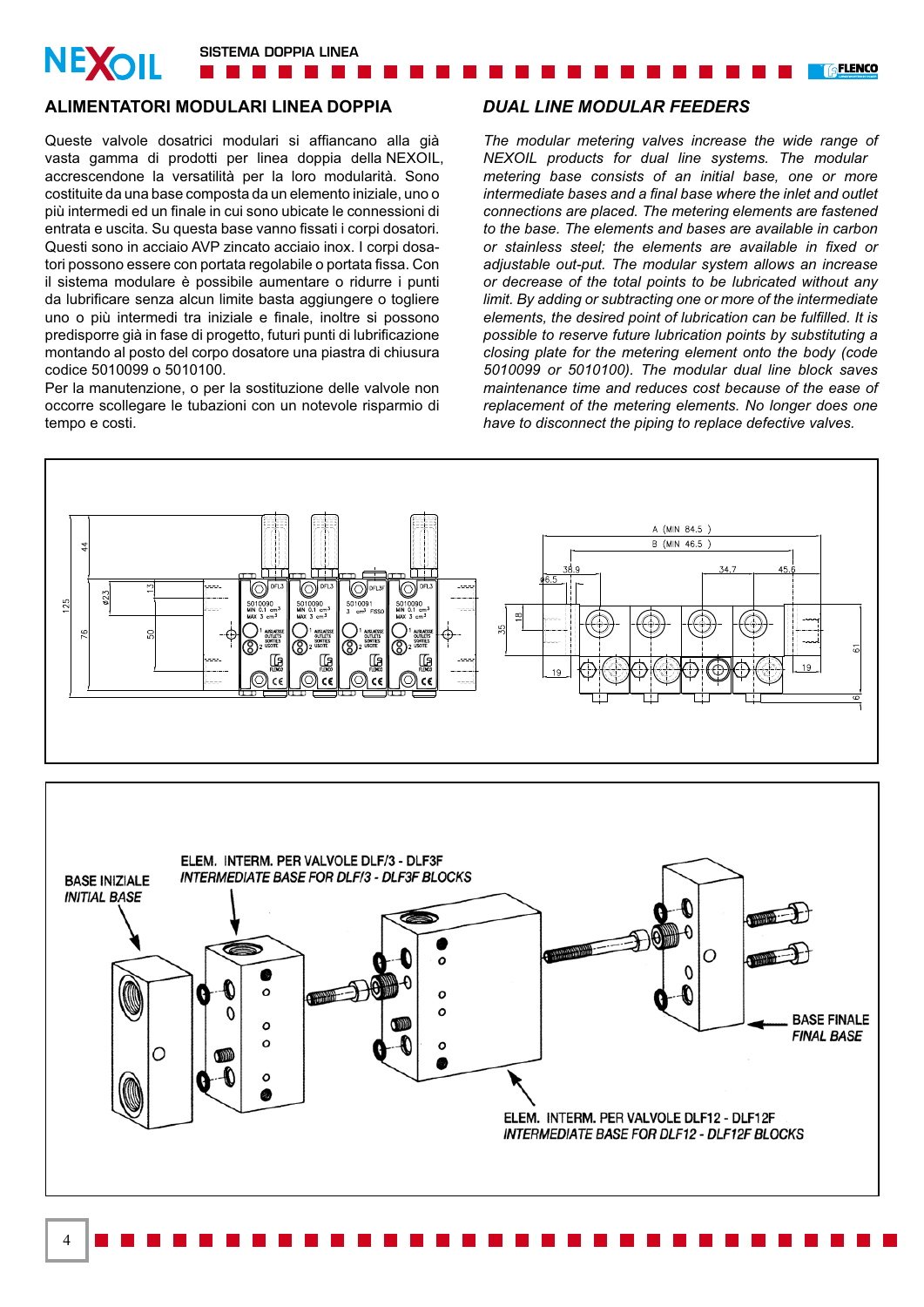**NEXOIL** 

# GFLENCO

# **ALIMENTATORI MODULARI LINEA DOPPIA** *DUAL LINE MODULAR FEEDERS*

### **CARATTERISTICHE TECNICHE:**

- Pressione d'esercizio in entrata:

- min. 3 MPa, max 40 MPa
- Viscosità olio: min. 15 cSt
- Max densità grasso: 220 ASTM NLGI 3
- Cicli di lavoro: 100 al minuto
- -Temperatura di esercizio: -30 +80° C
- Regolazione portata:  $0,1-24$  cm<sup>3</sup>
- Connessioni: ingresso Rp 3/8 UNI-ISO 7/1 NPTF,
- uscita Rp 1/4 UNI-ISO 7/1 NPTF

## *TECHNICAL CHARACTERISTICS:*

*- Inlet working pressure:*

- *min. 3 MPa (435 PSI), max 40 MPa (5800 PSI)*
- *Oil viscosity: min. 15 cSt*
- *Max grease viscosity: 220 ASTM NLGI 3*
- *Working cycles: 100/min.*
- *Working temperature: -30 +80° C*
- *Output adjustment: 0,1-24 cm3*
- *Connections: inlet Rp 3/8 UNI-ISO 7/1 NPTF,*
- *output Rp 1/4 UNI-ISO 7/1 NPTF*

### **DISPOSITIVO PER UNIRE O SEPARARE LE USCITE**

Gli alimentatori vengono forniti con uscite separate, qualora la richiesta sia diversa per unire le due uscite in una, bisogna operare come segue:

1) Smontare l'alimentatore dalla sottobase;

2) Togliere due guarnizioni OR codici 9189174 dal retro dell'alimentatore come indicato dalla figura A;

3) Tappare l'uscita non utilizzata dalla sottobase.

4) Rimontare l'alimetatore sulla sottobase.

Facendo questa operazione si otterrà che l'uscita erogherà la portata determinata da un doppio spostamento del pistone dosatore.

#### *DEVICE TO LINK OR SPLIT OUTLETS*

*Feeders are usually supplied with split outlets. If the application requires only one outlet, then the following must take place:*

*1) Disassemble the feeder to the base;* 

*2) Remove two o-rings code 9189174 from the back of the feeder as in figure A;* 

- *3) Plug unutilized outlet of the base;*
- *4) Re-assemble feeder on the base.*

*As a consequence of the above operations, the remaining outlet will deliver twice the volume of lubricant, since both are now connected to one.*

![](_page_2_Figure_38.jpeg)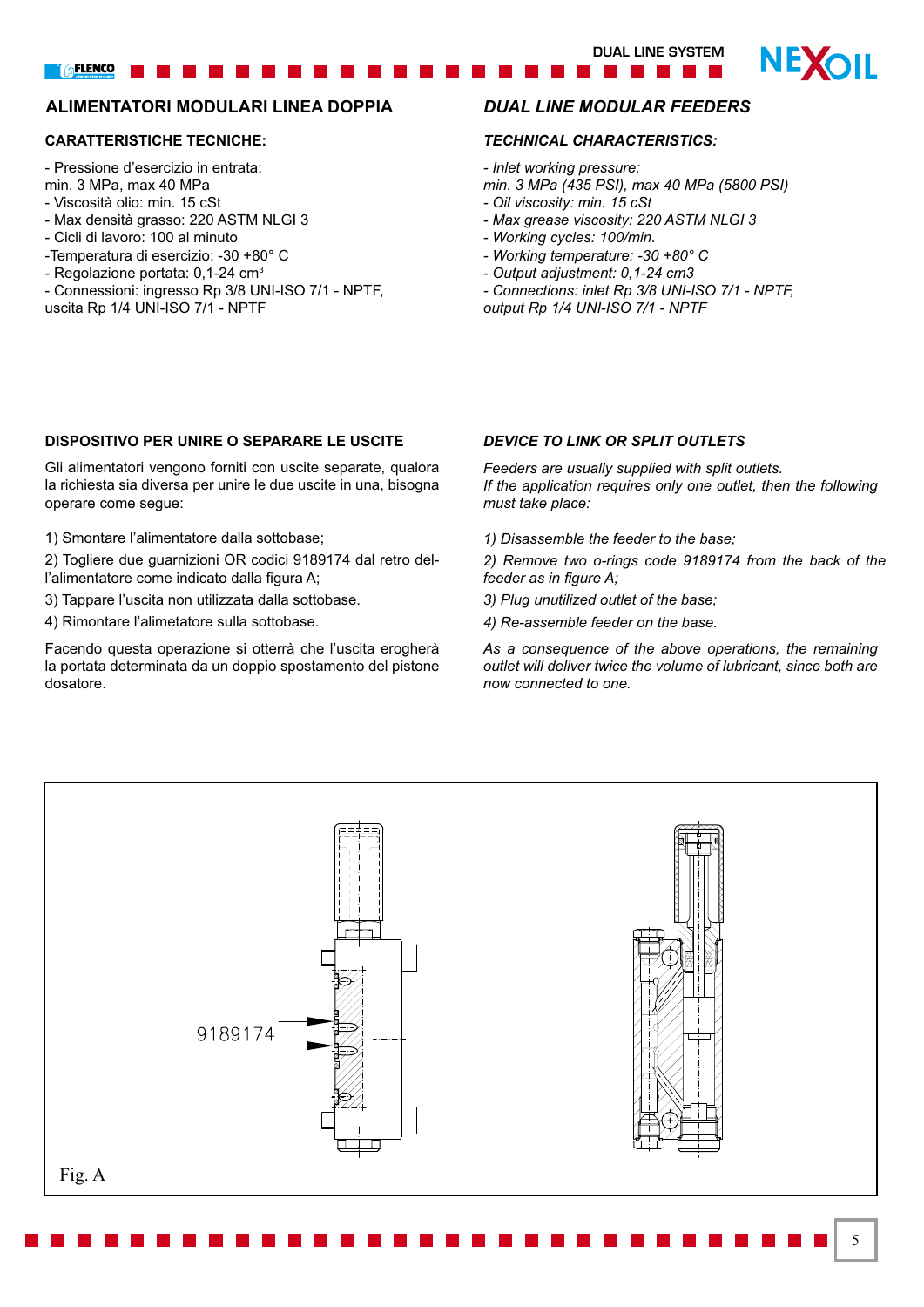**SISTEMA DOPPIA LINEA**

![](_page_3_Picture_1.jpeg)

**TELENCO** 

# **ALIMENTATORI MODULARI LINEA DOPPIA** *DUAL LINE MODULAR FEEDERS*

![](_page_3_Figure_4.jpeg)

#### **MATERIALE** *MATERIAL*

|                                                      | <b>Acciaio AVP</b><br><b>Carbon Steel</b> |                                   | <b>Acciaio Inox</b><br><b>Stainless Steel</b> |                            |                               |
|------------------------------------------------------|-------------------------------------------|-----------------------------------|-----------------------------------------------|----------------------------|-------------------------------|
| Descrizione<br>Description                           | Filettatura<br>Thread BSP                 | Filettatura<br><b>Thread NPTF</b> | Filettatura<br>Thread BSP                     | Filettatura<br>Thread NPTF | Portata<br>Output             |
| Elemento iniziale - <i>Initial base element</i>      | 8164380                                   | 8164395                           | 8164396                                       | 8164397                    |                               |
| Elemento Finale - Final base element                 | 8010002                                   | 8010004                           | 8010006                                       | 8010008                    |                               |
| Elemento intermedio - intermediate element DFL 1/3   | 8010001                                   | 8010003                           | 8010005                                       | 8010007                    |                               |
| Elemento intermedio - intermediate element DFL 12/24 | 8010009                                   | 8010010                           | 8010011                                       | 8010012                    |                               |
| Valvola dosatrice - Metering valve DFL3              | 5010090                                   | 5010090                           | 5010094                                       | 5010094                    | $0.1 \div 3$ cm <sup>3</sup>  |
| Valvola dosatrice - Metering valve DFL3F             | 5010091                                   | 5010091                           | 5010095                                       | 5010095                    | $3 \text{ cm}^3$              |
| Valvola dosatrice - Metering valve DFL12             | 5010092                                   | 5010092                           | 5010096                                       | 5010063                    | $0.5 \div 12$ cm <sup>3</sup> |
| Valvola dosatrice - Metering valve DFL12F            | 5010093                                   | 5010093                           | 5010097                                       | 5010097                    | $12 \text{ cm}^3$             |
| Piastra chiusura - Closing plate                     | 5010099                                   | 5010099                           | 5010100                                       | 5010100                    | -                             |
| Valvola dosatrice - Metering valve DFL 24            | 5010172                                   | 5010172                           |                                               |                            | $0.5 \div 24$ cm <sup>3</sup> |
| Valvola dosatrice - Metering valve DFL 1F            | 5010098                                   | 5010098                           |                                               |                            | 1 cm <sup>3</sup>             |

-----

| • Terminale<br>completo<br>complete<br>terminal<br><b>PN400</b> | Øб                        | Tubo / Tube   Tubo / Tube   Tubo / Tube<br>Ø8 | $Ø$ 10               |
|-----------------------------------------------------------------|---------------------------|-----------------------------------------------|----------------------|
|                                                                 | 7104002<br><b>1/4 BSP</b> | 7104004<br><b>1/4 BSP</b>                     | 7104005<br>$1/4$ BSP |

| $\blacksquare$ Terminale<br>completo<br>complete<br>terminal<br><b>PN400</b> | $Ø$ 10         | Tubo / Tube   Tubo / Tube   Tubo / Tube<br>Ø <sub>12</sub> | Ø 16               |
|------------------------------------------------------------------------------|----------------|------------------------------------------------------------|--------------------|
|                                                                              | 7104002<br>3/8 | 7104024<br>3/8                                             | 7104025<br>3/8 BSP |

| completo<br>complete<br>terminal<br><b>PN150</b> | ▲ Terminale   Tubo / Tube   Tubo / Tube   Tubo / Tube  <br>Ø6 | Ø8                   | $\boldsymbol{\varnothing}$ 10 |
|--------------------------------------------------|---------------------------------------------------------------|----------------------|-------------------------------|
|                                                  | 7093007<br>$1/4$ BSP                                          | 7093012<br>$1/4$ BSP | 7093015<br><b>1/4 BSP</b>     |